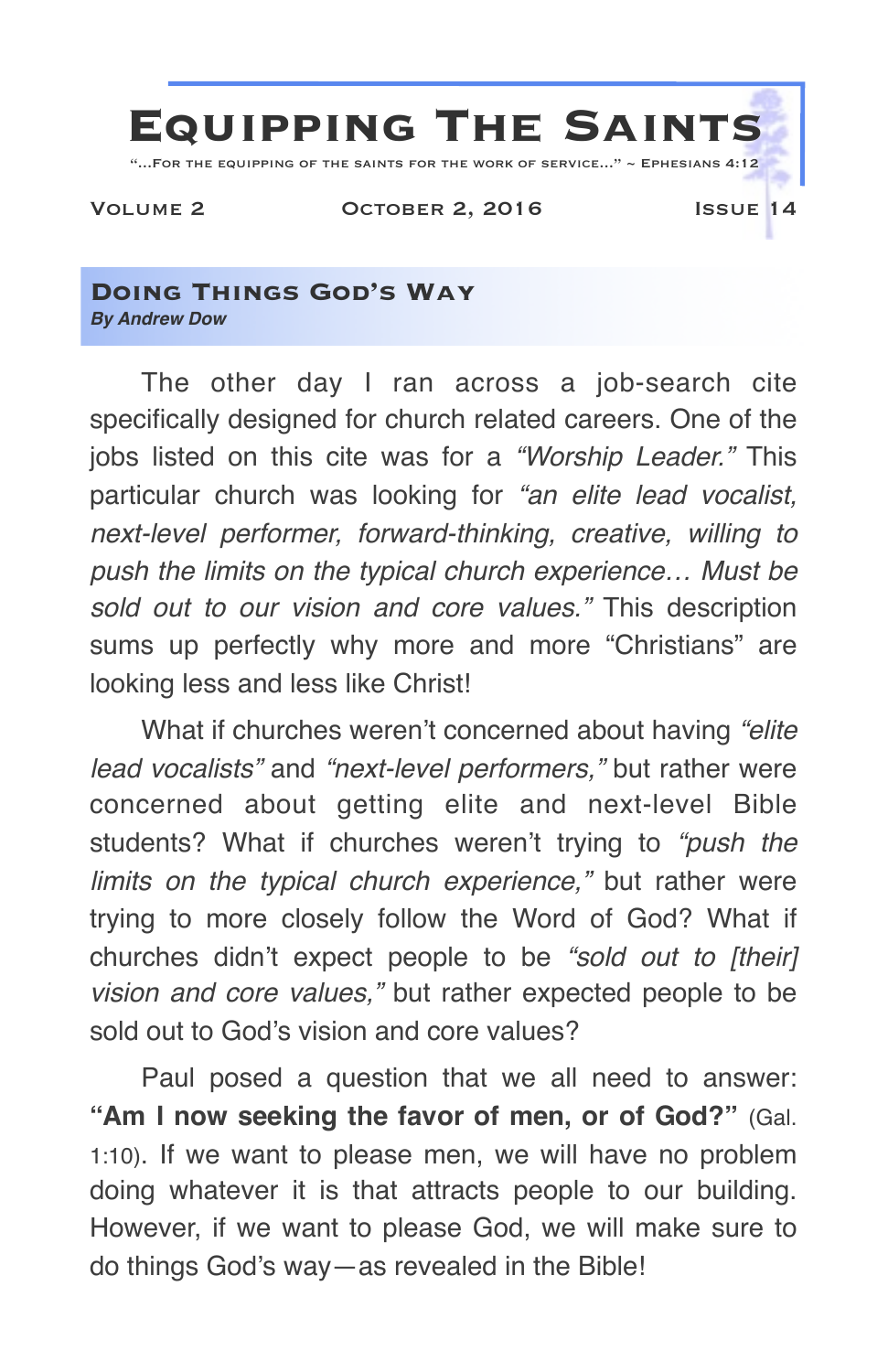## **Keep Yourself Where God Will Keep You** *By Warren Berkley*

**"Now to Him who is able to keep you from stumbling, and to present your faultless before the presence of His glory with exceeding joy, to God our Savior, who alone is wise, be glory and majesty, dominion and power, both now and forever, Amen"** (Jude 24-25).

Who has the power? **"God our Savior."** For me, there is the possibility of stumbling, I would even confess a probability. While I entertain no purpose or intent to stumble, I know I could and probably will. I may nourish a thought that is destructive. I may say something to someone in haste or anger. I may be tempted, and fall into sin in the use of my body. With me, I live with this awareness, this possibility of stumbling. **"For we all stumble in many things. If anyone does not stumble in word, he is a perfect man, able also to bridle the whole body"** (James 3:2).

Thus I am not the power holder. God is. He is able to keep me from stumbling. He has that power and in His use of that power, I can be eventually presented **"faultless, before the presence of His glory with exceeding joy."** God has this power to save me. Proof of this is historical, documented by the cross of Christ.

My life as a Christian, therefore, doesn't stand on my power, or my ability to correct my course and keep myself pure (though I must). God is my confidence. Christ is my Savior. Henceforth, deity is worthy of this praise: **"To God our Savior, who alone is wise, be glory and majesty, dominion and power, both now and forever, Amen."**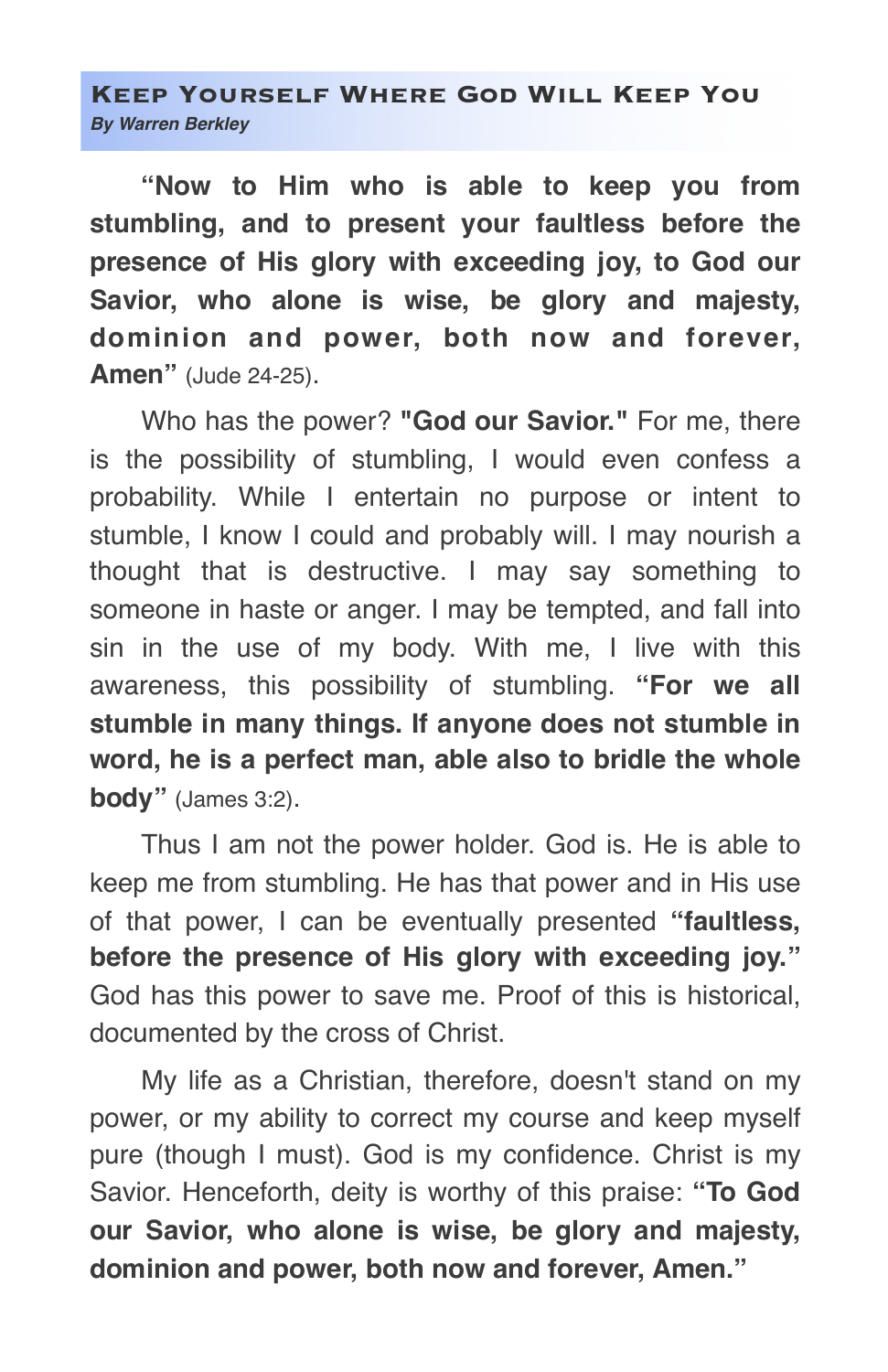How Does This Work? There may be some temptation to think this works through some sort of automatic process, where I remain passive. This approach would be like, you do nothing; you are acted upon; God acts upon you to keep you from stumbling, in such an overpowering way . . . You do nothing—God does it all. Entire theological systems have been built on that premise. He keeps you from stumbling, through some sort of automatic process, that excludes your will; that requires no response; it just happens.

May I take us to another passage that teaches the same truth revealed here in Jude 24.

2 Peter 1:5. Same subject—the power of God keeps us; protects us. Here is 2 Peter 1:5—Christians are **"kept by the power of God through faith for salvation ready to be revealed in the last time."** We are **"kept by the power of God,"** but this is not an automatic process where we are passive. To enjoy this benefit we must be very much active; for it says, we are **"kept by the power of God through faith…"** God does the keeping—I must do the believing. And of course, the belief commended in the New Testament is never passive; never disobedient always active; always obedient (see James 2:14-26).

So—back to the problem. The problem is the reality of stumbling. The solution is to believe, to depend upon God, who says He will keep us. This dependence is active trust:

As our faith continues…

As our faith grows…

As our faith responds to the direction of God…

As our faith honors the Christ who died for us...